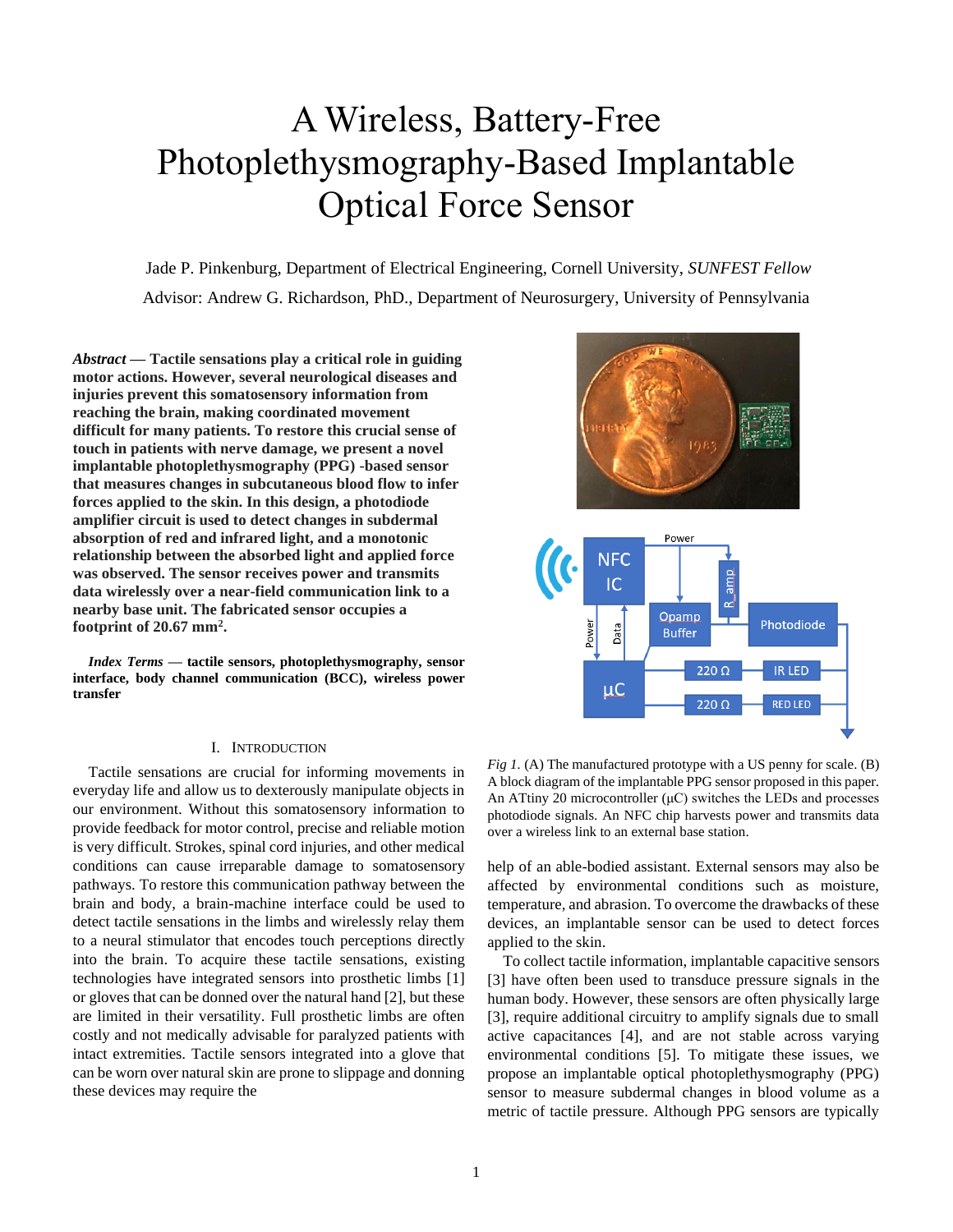used in the medical setting to measure oxygen saturation, blood pressure, and heart rate, their use as force sensors is motivated by the changes in blood flow through the fingertip in response to pressure, as evidenced by blanching of the skin when grasping objects. Additionally, these sensors are resilient to environmental changes and do not require a large footprint for accurate measurements [6].

While implantable designs have been proposed for cardiovascular applications [7,8], these sensors have not been used for recording tactile signals. Previous work by Kim et al. has also shown that wireless, battery-free PPG sensors can be fabricated using discrete components [9]. In this paper, we present an implantable PPG force sensor that wirelessly relays data and receives power over a near-field communication (NFC) link to a nearby base station. We show that the signal output by this sensor changes monotonically with force applied to the skin. The sensor occupies a footprint of  $20.67 \text{ mm}^2$ ; schematics and sensor layout can be seen in Fig. 1. The tactile data collected by the sensor can be relayed to a neural prosthetic to generate sensations of touch.

#### II. BACKGROUND

#### *A. Somatosensation and Proprioception*

Somatosensation consists of the sensations produced by our skin and joints and is commonly thought of as our sense of touch. To process this sensory information, the brain integrates signals carried by nerves that connect mechanoreceptors and other sensory organs embedded in the skin to the somatosensory cortex (S1). Activation of this region of the brain is responsible for the generation of conscious touch percepts. The integration of somatosensory signals also provides critical information about the positional alignment of the body, a sense known as proprioception.

Although severe spinal cord injuries can sever the nerves that carry sensory information to the brain, conscious touch perceptions can be elicited by artificially stimulating S1 [10]. By implanting microelectrode arrays in the somatosensory cortex of a patient with long-term spinal cord damage, Flesher et al. were able to successfully evoke conscious sensations of pressure originating in the hand and found that the intensity of the perceived pressure sensation scales with the magnitude of electrical stimulation. In addition, the patient was able to discriminate between sensations elicited by various portions of the electrode array, allowing the researchers to map stimulation location to the region of conscious perception. Further studies [11] showed that the sensations evoked by stimulation of S1 can also be modulated by the frequency and duration of electrical pulses delivered to the somatosensory cortex. By varying the properties of electrical stimulation, a wide variety of conscious sensations can be artificially generated, suggesting that somatosensory information collected by implantable sensors can be faithfully encoded into the brain using implanted neural stimulators.

# *B. Limb Reanimation*

In addition to recreating somatosensory sensations, implantable devices can also be used to reanimate muscles in paralyzed patients. In the human brain, the motor cortex is primarily responsible for the execution of movements; motor neurons in the spinal cord link this region of the brain to muscle groups throughout the body. Although severe spinal cord injuries can sever these connections, the motor cortex still activates when paralyzed patients attempt to initiate movements. Like the somatosensory cortex, the motor cortex contains a topographic map of body elements. To restore voluntary movement in patients with spinal cord injuries, electrode recording arrays can be implanted in the motor cortex to infer the patient's desire to move certain muscle groups; this information can be used to stimulate peripheral nerves in the body that control limb movement. This technology, known as brain-controlled functional electric stimulation (BC-FES), has allowed patients to regain basic motor functions, such as grasping and moving objects [12,13]. However, without somatosensory signals to inform these motor movements, motion may be unreliable and uncoordinated. By combining a reanimation system with implantable mechanoreceptors, patients may be afforded much more precise control over their natural limbs.

# *C. Photoplethysmography (PPG) Sensors*

PPG sensors primarily consist of a light source pointed towards the skin and a photodetector to capture reflected light. These sensors use the amount of light reflected by the skin to estimate blood flow and supply a reading that is proportional to subcutaneous blood volume [14]. The DC component of these signals is indicative of the total blood volume under the sensor and the AC component can be used to analyze changes in blood flow (e.g., heart rate) [15]. By comparing the absorbance of two different wavelengths of light, the amount of dissolved oxygen in the blood can be calculated; this is known as pulse oximetry. Because of their simple and noninvasive design, PPG sensors are commonly found in the medical setting to measure oxygen saturation, blood pressure, and heart rate. Because external forces can change subdermal blood flow, an implanted PPG sensor may be able to infer the magnitude of applied forces from the measured subcutaneous blood volume.

## III. METHODS

# *A. Prototype Construction*

To determine if a PPG-based optical sensor would be capable of inferring forces from changes in subdermal blood flow, a large-scale prototype device was first constructed on a protoboard; a schematic and image of the device can be found in Fig. 2. In this prototype, a red LED (SML-P12VTT86R, Rohm Semiconductor) and infrared LED (SFH 4043, OSRAM Opto Semiconductors) with current limiting resistors were mounted 2.5 mm from each side of a reverse-biased photodiode (TEMD7000X01, Vishay Semiconductors). To amplify the optical signal, a 2  $\text{M}\Omega$  resistor was placed in series with the photodiode. To reduce the output impedance of the circuit, the photodiode output was fed through a unity-gain op amp buffer. An Arduino Mega was used to measure the signal and power the circuit. After verifying the connections, the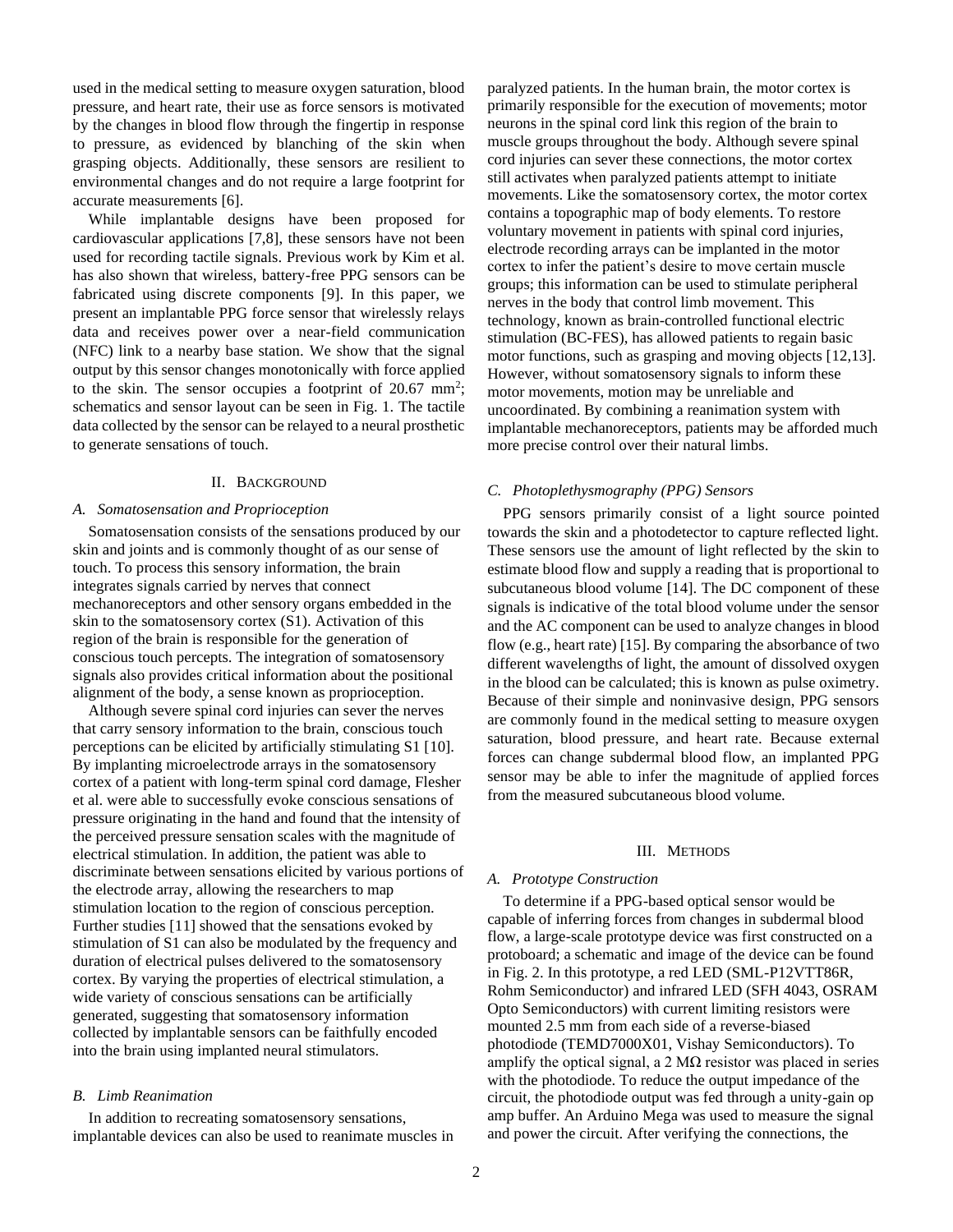circuit was coated with clear epoxy to prevent interference from the environment.



*Fig 2*. Schematic and layout of the large scale prototype. For testing, the photodiode was centered on the thumb and a normal force was applied to the back of the protoboard using a load cell.

## *B. Supracutaneous Testing*

As a proof-of-concept, the large-scale prototype was mounted on the hand and the photodiode was pressed firmly against the center of the thumb. A load cell was attached to the protoboard to measure the forces applied to the skin. The Arduino Mega was used to switch the LEDs at a rate of 200 Hz while recording the photodiode and load cell outputs. Measurements were also taken with the sensor covered with a thick, uniform layer of epoxy to determine whether the changes in photodiode output are due to altered blood flow or changes in the mechanical structure of the finger.

## *C. Implantable Sensor Design*

Upon confirming the functionality of the optical force sensor, a miniaturized version was fabricated to determine the viability of an implanted sensor. In addition to implementing the core LED-photodiode circuitry, the implantable sensor contains an NFC chip (NT3H1101W0FHKH, NXP USA, 1.60 x 1.60 mm) that enables wireless data transmission and energy harvesting capabilities. Similar to the macroscale prototype, the implantable device probes the skin using light from a red LED (XZMDR155W, SunLED, 0.65 x 0.35mm) and IR LED (SFH 4043, OSRAM Opto Semiconductors, 1.00 x 0.50mm). Current limiting and photodiode amplification circuitry were implemented using five resistors in 01005 packaging (size). The photodiode (TEMD7000X01, Vishay Semiconductors, 2.00 x 1.25mm) signal is fed through a unity-gain op amp buffer circuit (MAX44281OANS+T, Maxim Integrated, 0.84 x 0.84mm) and is read by an ATtiny20 microcontroller (Atmel,1.55 x 1.40 mm) with an inbuilt ADC. The ATtiny controller is also used to switch the two LEDs and send photodiode data to the NFC chip using  $I<sup>2</sup>C$ . Components were only placed on one side of the PCB to simplify assembly; circuit layout can be seen in Figure 3. The manufactured device occupies a footprint of 5.6 x 6.2 mm including programming pads that can be removed after setup; the necessary electronics occupy a footprint of 3.9 x 5.3 mm.

The ATtiny20 microcontroller was programmed using the AVR assembly language. Upon startup, the on-chip ADC, I<sup>2</sup>C communication, and timer interrupts are initialized. The microcontroller continually transmits 10-bit photodiode readings to the NFC chip; these values are updated approximately 200 times per second. LED switching is driven by timer interrupts that fire at a rate of 100Hz.



*Figure 3*. The physical layout of the implantable sensor. The entire board measures 5.6 x 6.2mm, and the necessary electronics occupy an area of 3.9 x 5.3mm.

# *D. In Vivo Testing*

To determine if the miniaturized sensor could successfully infer forces when placed under the skin, an assembled prototype was subcutaneously implanted in the thigh of an anesthetized rat (Fig. 4). Due to manufacturing issues and time constraints, the implanted circuit solely consisted of the photodiode and two LEDs; four wires (red and IR LED anodes, photodiode cathode, and ground) connected the implanted PCB to amplification and control circuitry implemented on a breadboard with an Arduino Mega. A clear plastic case designed to house the PCB was added to prevent external fluids from shorting electrical connections. After successful implantation, a load cell was used to measure forces applied to the thigh while recording the photodiode output for each LED.



*Figure 4*. *In vivo* testing setup. The sensor was coated in clear epoxy and inserted into the hindlimb of an anesthetized rat.

# IV. RESULTS

As shown in Figure 5, a clear monotonic relationship exists between the photodiode output and applied force for both red and IR light. However, the sensor response for the IR light is more scattered than the response to red light. When a normal force is applied to the fingertip, the measured photodiode reading decreases proportionally for both red and infrared LED light. Figure 6 illustrates the photodiode response to a changing force over time; the sensor reading tracks the applied force quite well.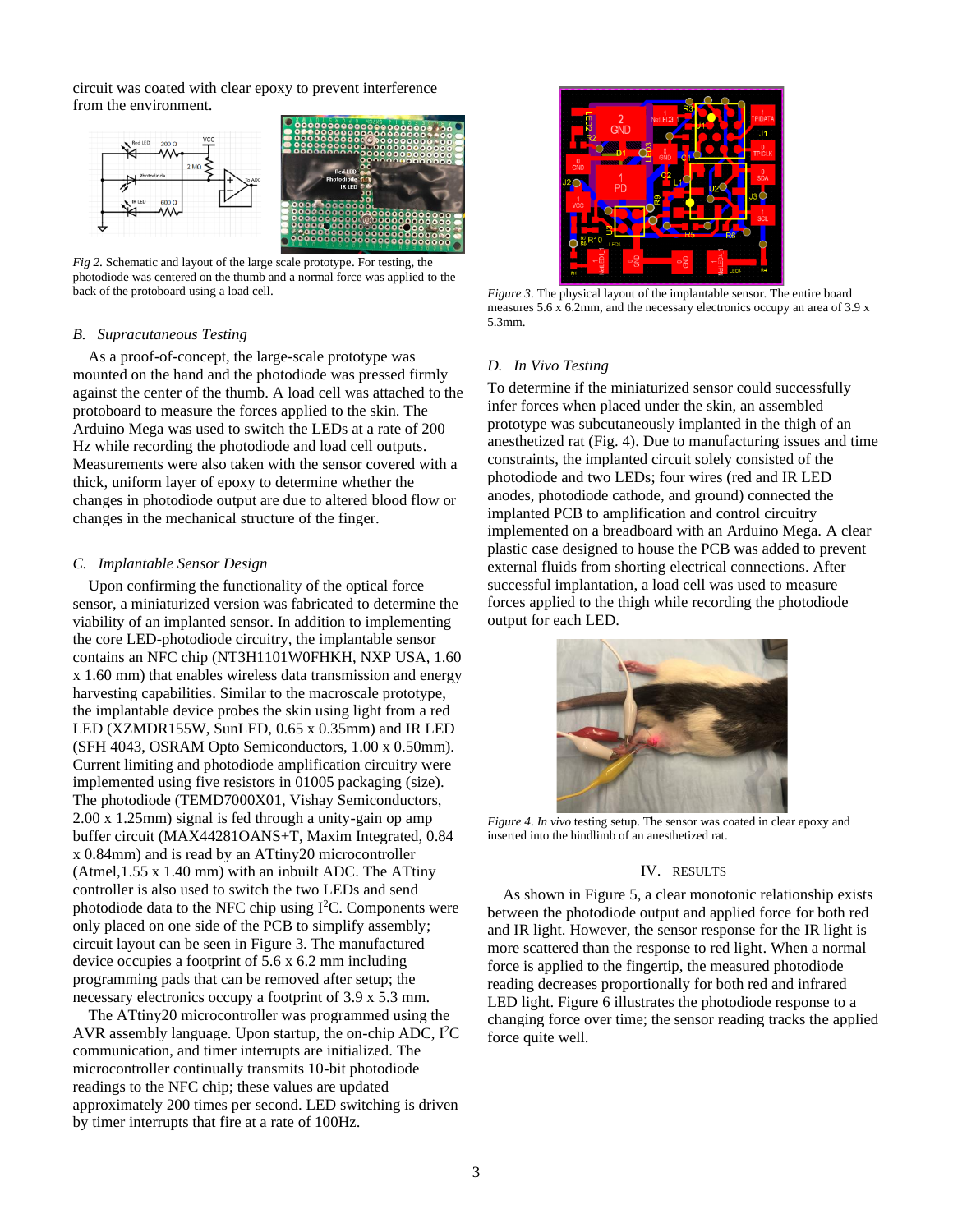The *in vivo* test revealed that the signal-to-noise ratio is much lower in the implanted sensor. As shown in Figure 7, the photodiode reading for the implanted sensor is much noisier than the signal produced by the large scale prototype for constant IR light. The peaks in photodiode output seem to correlate with local force maxima, but there does not appear to be a relation between the amplitude of the signal and magnitude of the force. Further inspection of the implanted sensor readout reveals that implanted sensor readout appears to represent the superposition of multiple signals, as shown in Figure 8. After removing outliers and filtering the data using a moving average of width 20 revealed a cyclical pattern in the photodiode data, as shown in Figure 9.



*Figure 5.* Photodiode output for constant IR (top) and red (bottom) light as a function of applied force for the large-scale prototype. The monotonic relationship between force and sensor output suggests that the sensor can reliably track forces applied to the skin.



*Figure 6.* Photodiode output and applied force as a function of time for constant IR (top) and red (bottom) light. The photodiode output tracks the applied force quite well in both cases, although the response to IR light is slightly more distributed.



*Figure 7.* Photodiode reading and applied force as a function of time for the implanted sensor with constant IR light. The peaks of the photodiode output seem to correlate with force maxima. However, the signal is much more noisy than in the large-scale prototype



*Figure 8.* An expanded view of the box drawn in Figure 7 to better illustrate the noise in sensor readings. It appears that at least two signals are superimposed on one another.



*Figure 9.* Filtered photodiode signal (pink) overlaid with ground truth force measurements (green); each datapoint in the plotted photodiode signal represents the average of the past 20 original datapoints. Note the change in scale from the previous figure. Cyclic variations in the photodiode signal can be observed in the filtered data.

#### V. DISCUSSION

These results demonstrate the feasibility of a novel PPGbased optical force sensor. The existence of a monotonic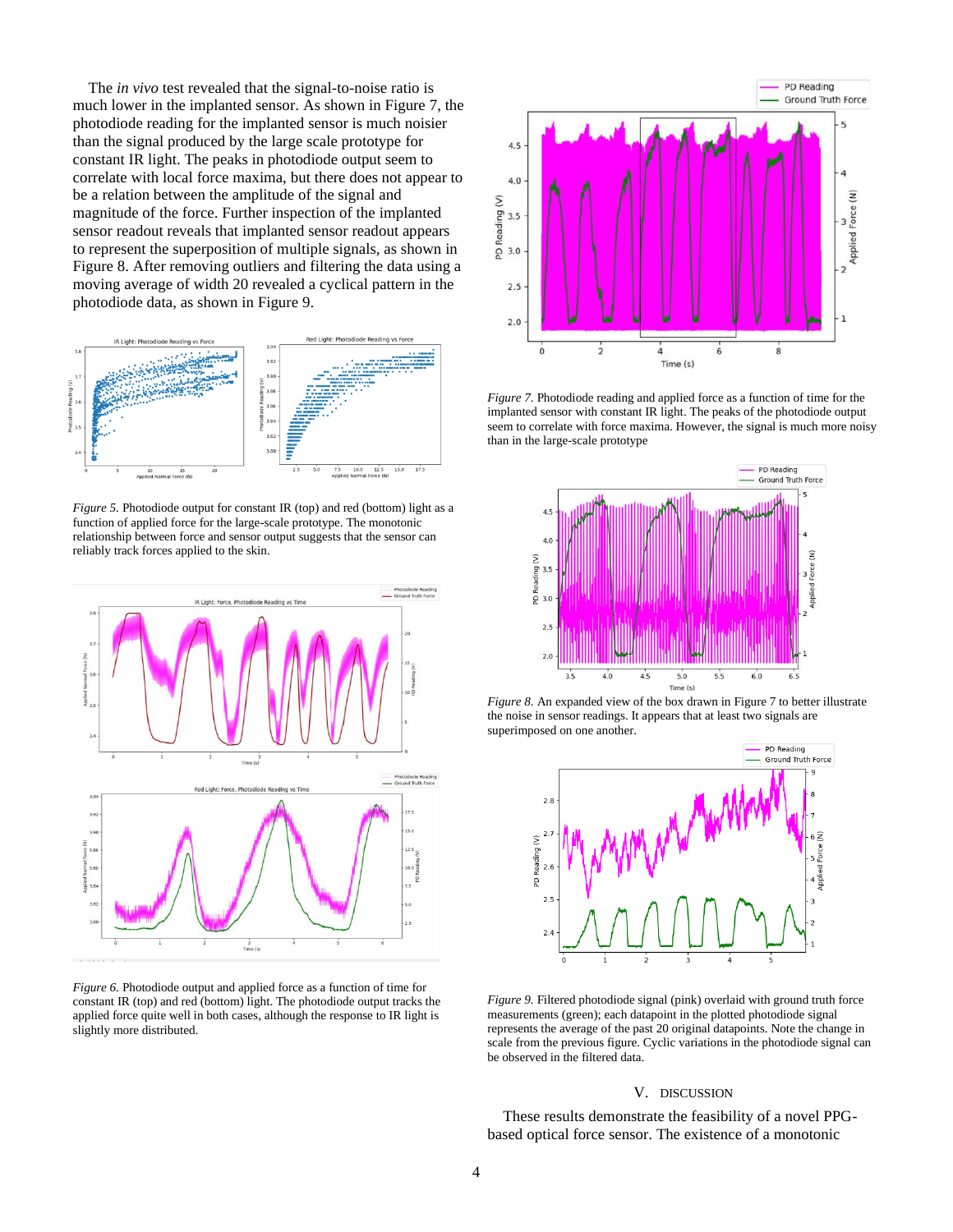relationship between the photodiode reading and applied force suggests that forces can be inferred from the subdermal sensor output. The cyclical patterns observed in the filtered implantable sensor data suggest that respiratory and cardiac signals may also be extracted from the sensor readout. Due to time and manufacturing constraints, wireless data transmission and energy harvesting could not be verified with the device, but these capabilities remain feasible with the current system. More advanced signal processing of the implanted sensor output must be performed to determine if a meaningful force measurement can be extracted from the photodiode reading.

Because photoplethysmography sensors measure changes in hemoglobin concentration [9], the observed changes in photodiode output presumably arise from changes in blood flow in the fingertip. When forces are applied to the skin, blood is forced out of the subdermal microvasculature; this can be seen in the blanching of fingertips when grasping objects. When red blood drains from the finger, less red light is reflected by the underlying tissue back into the photodiode. When fewer photons are absorbed by the photodiode, less reverse current is produced and the photodiode reading drops; this corresponds to the measured readings shown in Figure 4. Since the monotonic relationship between applied force and photodiode output was observed when glass or a thick epoxy layer was placed between the sensor and skin, the changes in sensor output can be attributed to altered blood flow in the fingertip rather than changes in the mechanical alignment of the finger.

Although the photodiode signal appears to correlate with applied force in both the implantable and large-scale prototype, the signal is much more noisy in the implantable sensor. Discrepancies in sensor data between the two prototypes may arise from differences between human and rat skin. Human and rat skin blood flow rates differ significantly [16], suggesting that a rat may be a suboptimal animal model for a subcutaneously implanted sensor that infers forces based on blood flow. Furthermore, because the distance between the light sources and photodiode is much smaller in the implanted sensor, the amount of light entering the photodiode directly from the LEDs may be larger in the implantable sensor; this may degrade the signal-to-noise ratio in the implantable device.

The sensor discussed in this paper serves as a good proofof-concept to show that photoplethysmography can be used to infer forces applied to the skin. Because large implants can irritate patients, the circuit board could be made even smaller by placing on components on both sides to improve viability for implantation in human patients. By placing the small passive components on the reverse side of the PCB, the surface area of the sensor can be significantly reduced with a negligible change in height. However, this would most likely require advanced manufacturing capabilities that were not procured in this experiment due to time constraints. To further minimize surface area, pads required for programming and other excess material can be removed using a laser. Implantation viability may also be increased by using a flexible PCB to improve the form factor of the device; this may reduce the thickness of the sensor and increase patient comfort.

Power consumption is often another crucial metric for implantable devices. Because implanted batteries are often difficult to recharge or replace, many devices have stringent power requirements. Although our implantable sensor relies on wireless energy harvesting rather than batteries for power, minimizing the device's power consumption is necessary to ensure the longevity of batteries in the wearable base unit. Due to the low efficiency of RF power transfer, small changes in the power consumption of the implanted device can have large impacts on the required amount of power radiated from the base unit. Because the power consumption of the optical sensor is dominated by the two LEDs due to their large current consumption, the duty cycle can be significantly reduced to save power; the LED only needs to be turned on when the photodiode output is sampled by the onboard ADC. Interpolation can also be used to decrease the sampling rate

In addition to reducing power consumption and functional surface area, future optical sensors should take advantage of the differing absorption spectra of red and IR light to reduce environmental effects. Because several external factors (exercise, temperature variations, etc.) can affect blood flow to the extremities, force measurements may be more accurate if they rely on the differences between the photodiode response to red and IR light. Many conventional pulse oximeters use the variations in red and IR absorption to accurately calculate oxygen saturation levels. Although the accuracy of these sensors can decrease with temperature [17], the dermis should offer some protection from the environment for our implanted sensor. Further methods to reduce the effects of environmental changes should also be considered.

## VI. ACKNOWLEDGEMENTS

Special thanks to Professor Andrew Richardson for supporting my research throughout the summer and helping me rediscover my interests in biomedical engineering. The support of the Aflatouini Lab in soldering the miniaturized PCB is also greatly appreciated; particular thanks to Han Hao for his valuable advice about all things electrical engineering. Further thanks to Andrew Gabros for designing the 3D printed sensor housing and Lin Du for developing RF coils for future wireless tests. Lastly, I would like to extend my sincerest thanks to Professor Sue Ann Bidstrup Allen and Julia Falcon for organizing the SUNFEST REU program this summer, and the National Science Foundation for supporting this research under award number 1950720.

#### **REFERENCES**

- [1] J.A.Berg et al., "Behavioral demonstration of a somatosensory neuroprosthesis," IEEE Trans. Neural Syst. Rehabil. Eng., vol. 21, no. 3, pp. 500–507, May 2013.
- [2] CyberGlove Systems Inc. Accessed: Jun. 10, 2021. [Online]. Available: [http://www.cyberglovesystems.com](http://www.cyberglovesystems.com/)
- [3] H. Hao, L. Du, A.G. Richardson, T.H. Lucas, M.G. Allen, J. Van der Spiegel, F. Alfatouini, "A Wireless Artificial Mechanoreceptor in 180-nm CMOS." *IEEE Transactions on Microwave Theory and Techniques*. 2021.
- [4] L. Yu, B.J. Kim, E. Meng, "Chronically implanted pressure sensors: challenges and state of the field," *Sensors*, vol. 14, no. 11, pp. 20620- 20644, Nov 2014.
- [5] G. Jiang, "Design challenges of implantable pressure monitoring system," *Frontiers in Neuroscience*, vol. 4, no. 2, Feb 2010